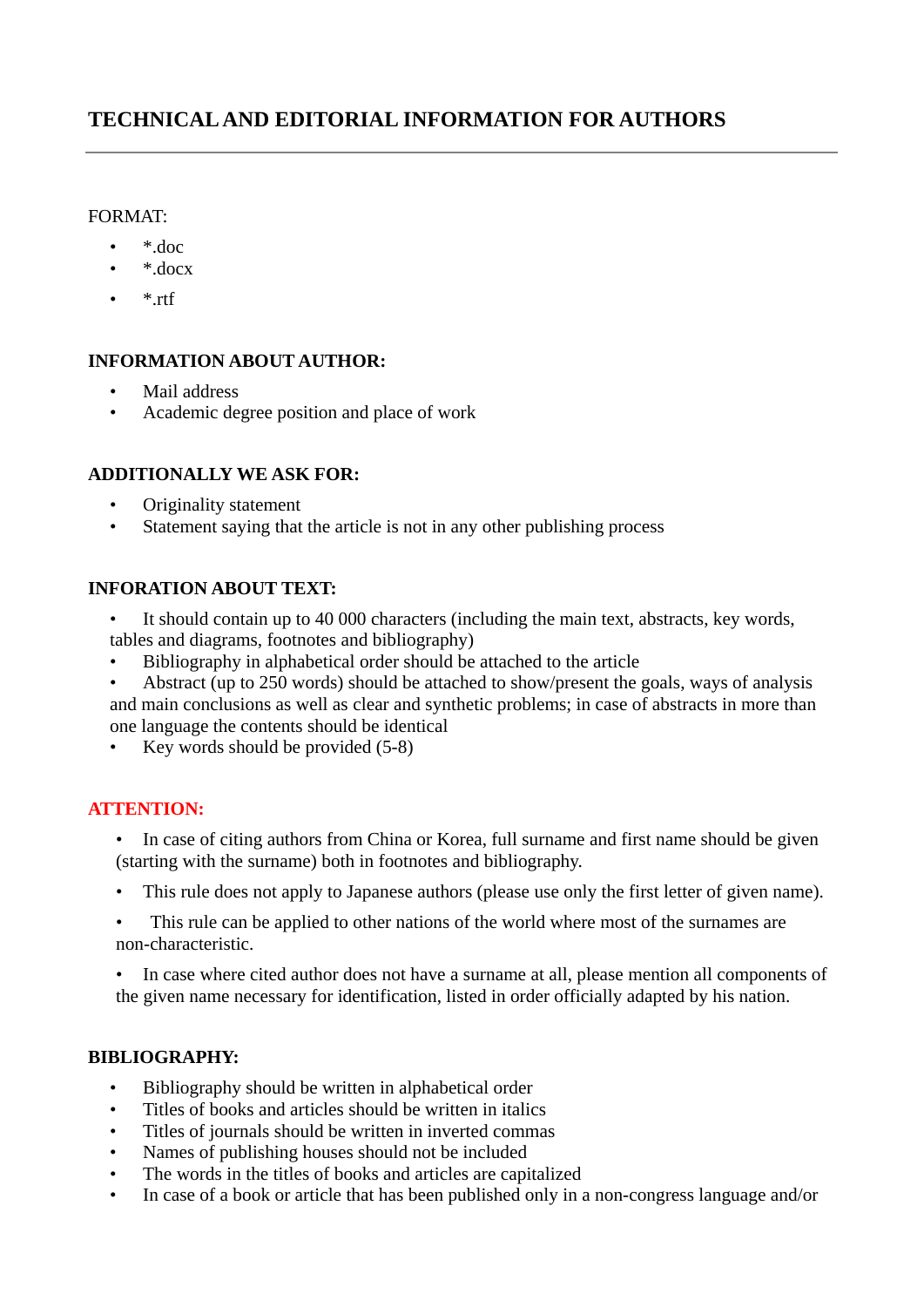non-latin script (including Russian), we require the Author's name romanized, and a romanization of the title to be included in square brackets after the original title:

Author's romanized surname and the first letter of name(s), comma, title [title romanization, comma, place and year of publishing, full stop

Morimi T., 夜は短し歩 けよ乙女 [Yoru wa mijikashi aruke yo otome], Tokio 2006.

Prefered transcription standards are those of ALA-LC. You can find the tables of transcription here: http://www.loc.gov/catdir/cpso/roman.html

• In case of a book or article that has been published in a language other than English, but there is also an English-language publication we ask for the English title and the place and year of both publications

Author's surname and the first letter of name(s), comma, title [English title, comma, place and year of publishing], comma, place and year of publishing, full stop

• **In case of a book** – Author's surname and the first letter of name(s), comma, title, comma, place and year of publishing, full stop.

Bauman Z., *Konsumowanie życia* [*Consuming Life*, Cambridge 2007], Warszawa 2009.

• **In case of collective works** – title, comma, first letter of editor's name(s) and full surname, (ed.), comma, place and year of publishing, full stop.

*Antropologia ciała. Zagadnienia i wybór tekstów* [Anthropology of the Body. Issues and Choice of Texts], M. Szpakowska (ed.), Warszawa 2008.

• **In case of articles in collective works** – Author's surname and the first letter of name(s), comma, title, [in:], title, comma, first letter of editor's name and full surname, (ed.), comma, place and year of publishing, full stop.

Wolf N., *Mit piękności* [Beauty Myth] [in:] *Antropologia ciała. Zagadnienia i wybór tekstów*  [Anthropology of the Body. Issues and Choice of Texas], M. Szpakowska (ed.), Warszawa 2008.

• **In case of an article in a journal** – Author's surname and the first letter of name(s), comma, title, comma, journal's title and year of publishing, comma, next issue of the journal, full stop.

Szlendak T., *Techno-dzieci końca ery industrialnej* [Techno-children of the End of the Industrial Era], "Studia Socjologiczne" [Sociological Studies] 1994, No 1.

• **In case of an article in a daily magazine** – Author's surname and the first letter of name(s) if available, comma, title, comma, magazine's title and date of publishing (dd.mm.yyyy), full stop.

Tomlinson C., *Texas lawmakers approve abortion restrictions*, "The Daily Times" 24.06.2013.

Attention: If authors nam is unavailable and initials, abbreviated name or an ambiguous pseudonym is provided instead, it should be omitted. In such case please include the article title, magazine's name and release date only.

RIGHT: *Cold snap slow to let go*, "Otago Daily Times" 24.06.2013.

WRONG: additional reporting APNZ, *Cold snap slow to let go*, "Otago Daily Times" 24.06.2013.

**Internet sources** – Author's surname and the first letter of a name(s), comma, title, comma, the name of the website, comma, full Internet address, comma [Access date: (dd.mm.yyyy)], full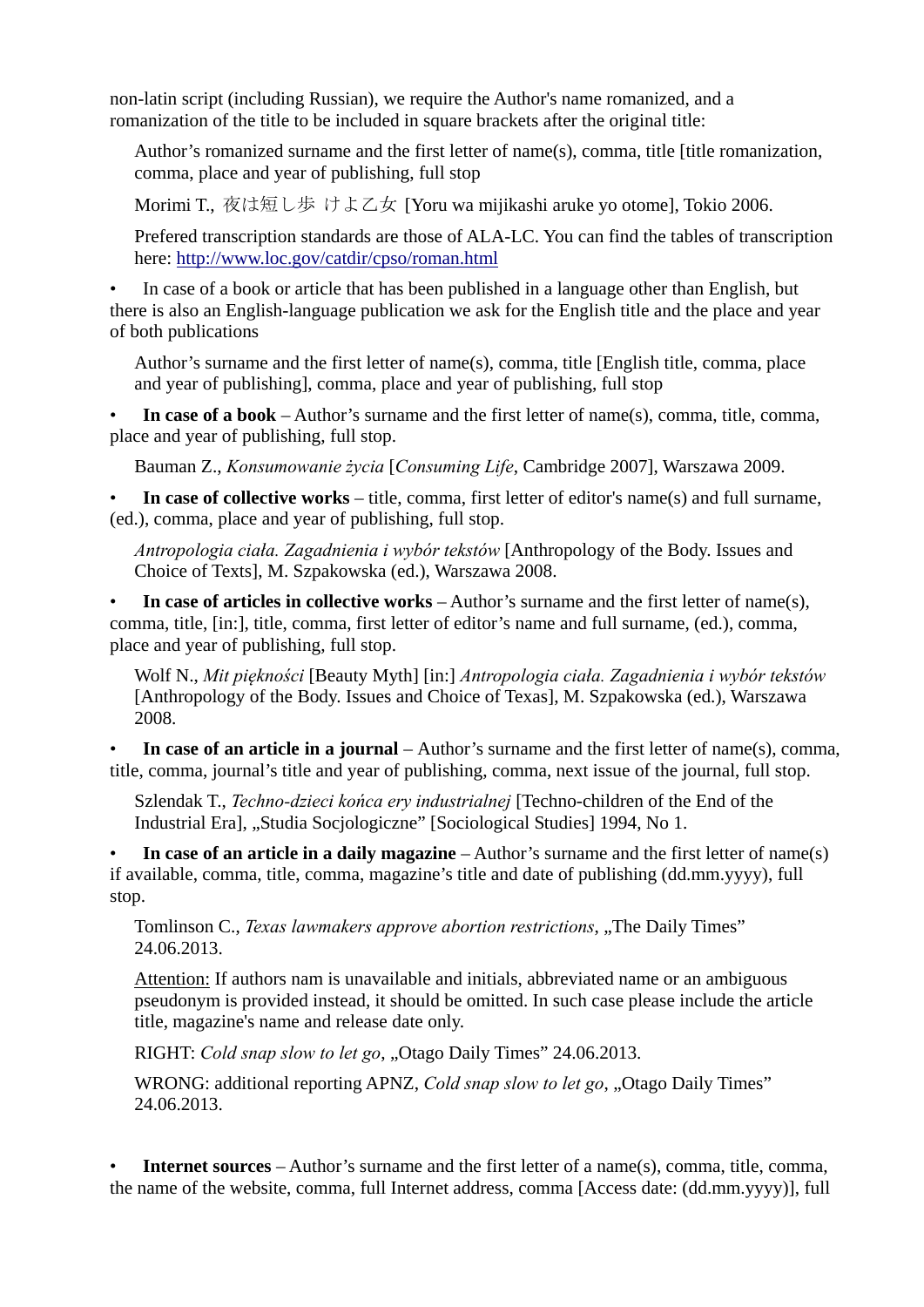**FOOTNOTES:**

- Should be placed at the bottom of the page
- Should be numbered in ascending order in Arabic numerals
- The titles of the books and articles should be written in italics
- The titles of journals should be written in inverted commas
- Do not give the names of the publishers
- The words in the titles of books and articles are capitalized
- Latin abbreviations should be used: ibidem, idem, op.cit.

• In the case where a book or article has been published only in a language other than English, we require translation into English title

Author's first letter of name(s) and full surname, comma, title [title translation into English], comma, place and year of publishing, full stop.

S. Lem, *Bomba megabitowa [The Megabit Bomb]*, Cracow 1999.

• In the case where a book or article has been published in a language other than English, but there are also English-language publication we ask for translations into English and the place and year of publication

Author's first letter of name(s) and full surname, comma, title [title translation into English, comma, place and year of publishing], comma, place and year of publishing, full stop.

• **In case of a book** – Author's first letter of a name(s) and full surname, comma, title, comma, place and year of publishing, p. (page number), full stop.

Z. Bauman, *Konsumowanie życia* [*Consuming Life*, Cambridge 2007], Warszawa 2009, p. 65.

• **In case of collective works** – title, comma, first letter of a name(s) and editor's surname, (ed.), comma, place ad year of publishing, p. (page number), full stop.

*Antropologia ciała. Zagadnienia i wybór tekstów* [Anthropology of the Body. Issues and Choice of Texas], M. Szpakowska (ed.), Warszawa 2008, p. 43.

• **In case of articles in collective works** – Author's first letter of a name(s) and full surname, comma, title, [in:], title, comma, first letter of editor's name and full surname, (ed.), comma, place and year of publishing, p. (page number), full stop.

N. Wolf, *Mit piękności* [Beauty Myth] [in:] *Antropologia ciała. Zagadnienia i wybór tekstów* [Anthropology of the Body. Issues and Choice of Texas], M. Szpakowska (ed.), Warszawa 2008, p. 45.

• **In case of an article in a journal** – Author's first letter of a name(s) and full surname, comma, title, comma, journal's title and year of publishing, comma, next issue of the journal, p. (page number), full stop.

T. Szlendak, *Techno-dzieci końca ery industrialnej* [Techno-children of the End of the Industrial Era], "Studia Socjologiczne" [Sociological Studies] 1994, No. 1, p. 22.

• In case of an article in a daily magazine – Author's first letter of name(s) and full surname if available, comma, title, comma, magazine's title and date of publishing (dd.mm.yyyy), full stop.

Tomlinson C., *Texas lawmakers approve abortion restrictions*, ..The Daily Times" 24.06.2013.

stop.